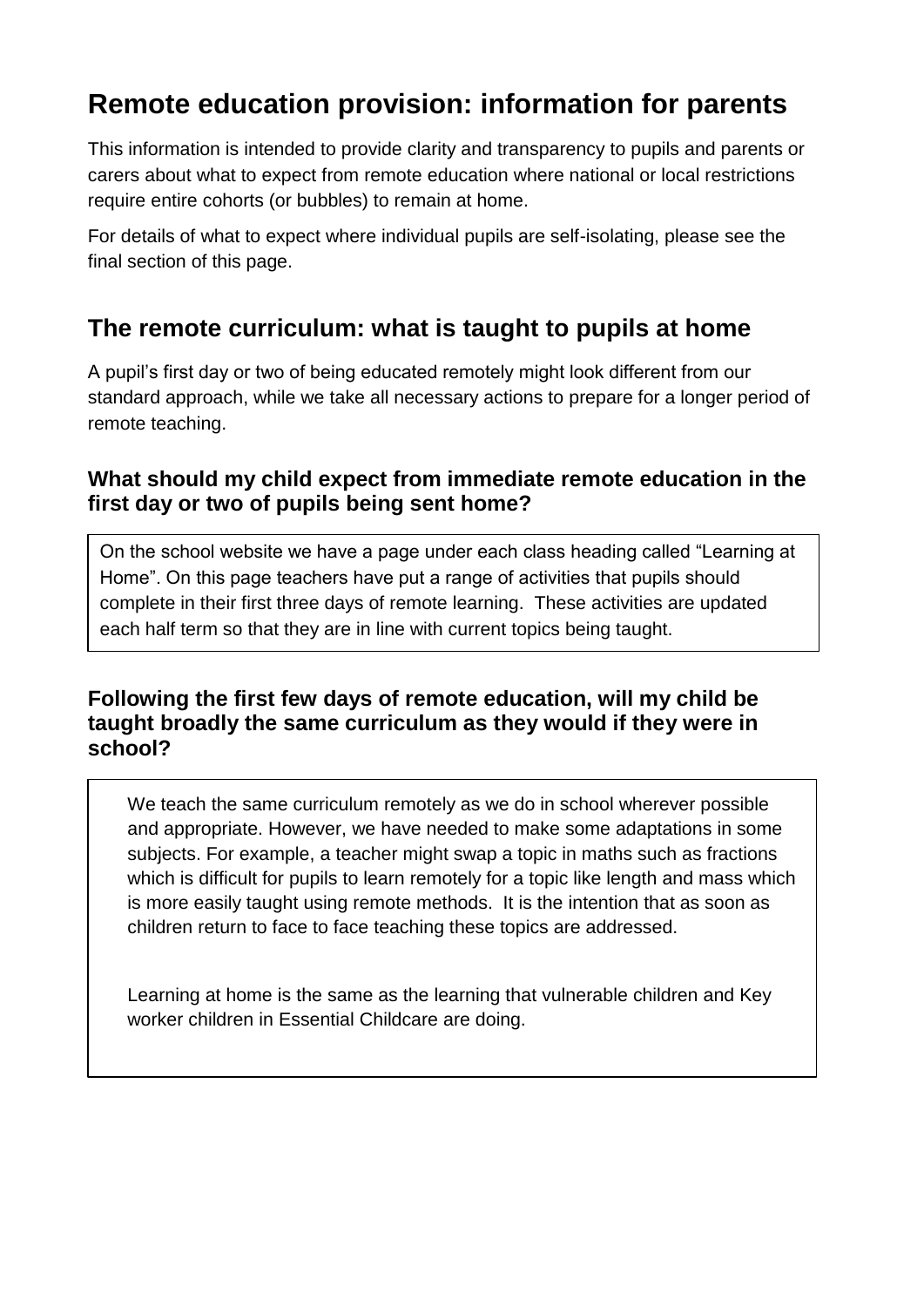# **Remote teaching and study time each day**

#### **How long can I expect work set by the school to take my child each day?**

We expect that remote education (including remote teaching and independent work) will take pupils broadly the following number of hours each day:

| Key Stage 1 | Approximately 3 hours |
|-------------|-----------------------|
| Key Stage 2 | Approximately 4 hours |

## **Accessing remote education**

#### **How will my child access any online remote education you are providing?**

In Reception online remote education is accessed through Tapestry. Teachers post work on there and parent can post the children's learning on Tapestry for teachers to see. The daily class meet will be on zoom.

In Years 1 to 6 online remote education is on google classroom. Teachers post work on there and pupils can post their completed learning on here also. Daily class meets take place on google meet.

#### **If my child does not have digital or online access at home, how will you support them to access remote education?**

We recognise that some pupils may not have suitable online access at home. We take the following approaches to support those pupils to access remote education: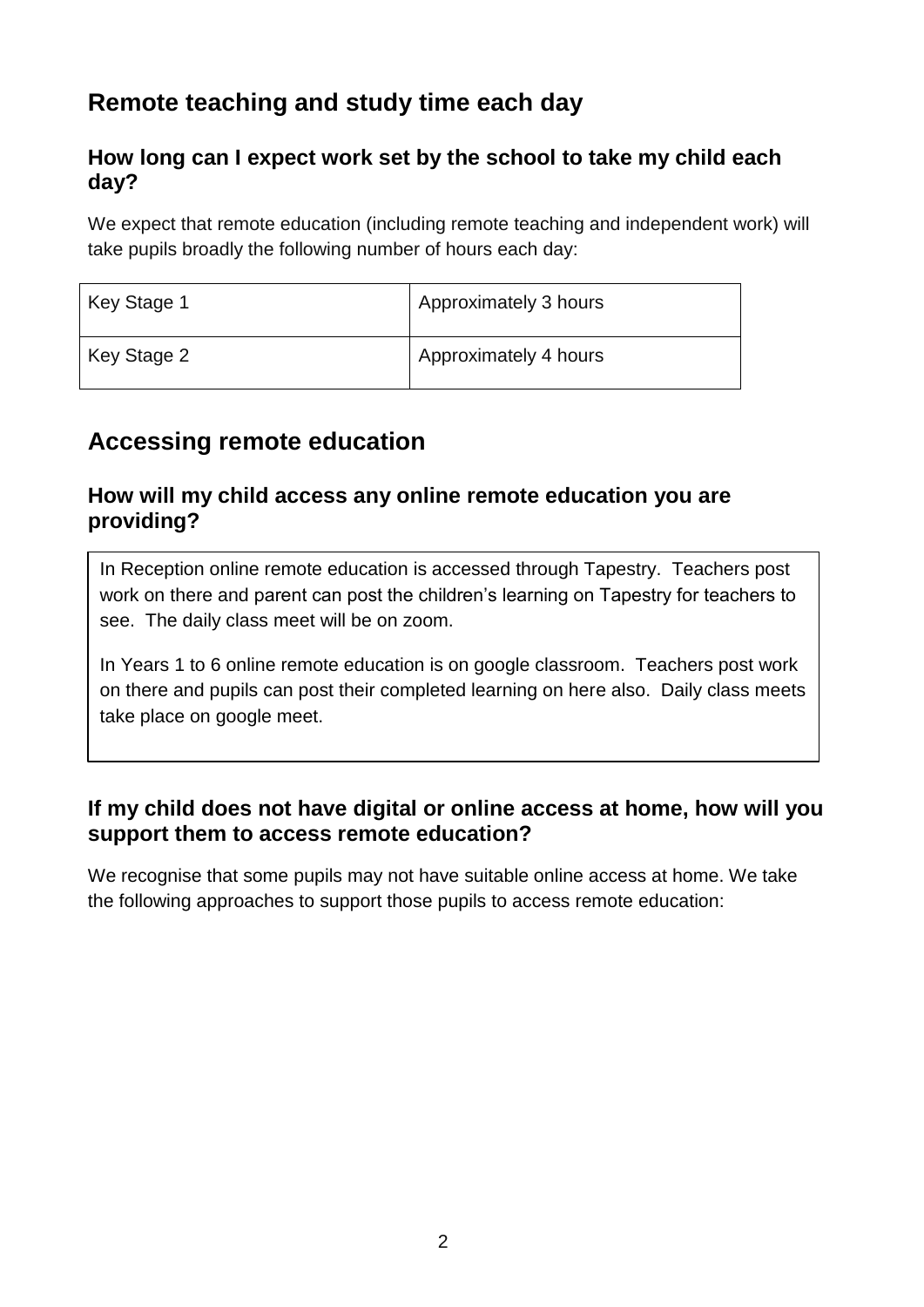- If parents do not have appropriate devices to access the online learning school will lend out a Chromebook to use. In order to request this please contact the office. There will need to be a loan agreement in place for this to happen.
- If internet access is a problem please inform the office and we will try to address this.
- For some children and families printed work can be helpful. Wherever possible this should not replace the access to google classroom as that has so many advantages. However, the school is happy to provide printed work if a child has additional and different needs to the rest of their class.
- In these circumstances printed work can be requested by contacting the office and teachers will put together a pack which can be posted out. If this is the main form of work being completed the school will also provide a stamped addressed envelope so that work that has been completed can be posted back on a regular basis.

#### **How will my child be taught remotely?**

We use a combination of the following approaches to teach pupils remotely:

Lessons described on google classroom/ Tapestry with attached teaching materials such as PowerPoints, worksheets, worked examples.

Recorded teaching via video. These are often from Oak Academy – a high quality national resource devised for this purpose. For the teaching of phonics videos produced by the DFE are also used. Some teachers will also provide their own recordings for lessons such as PSHCE etc.

Printed packs if needed

Educational websites such as TTrockstars, BBC Bitesize

Inspirational and instructional videos e.g. Joe Wicks, Wake up shake up

Teacher designed worksheets and tasks – assignments set to be completed using Google docs/ google slides etc.

Daily live virtual face to face meetings for the whole class – either through zoom for YR or google meet.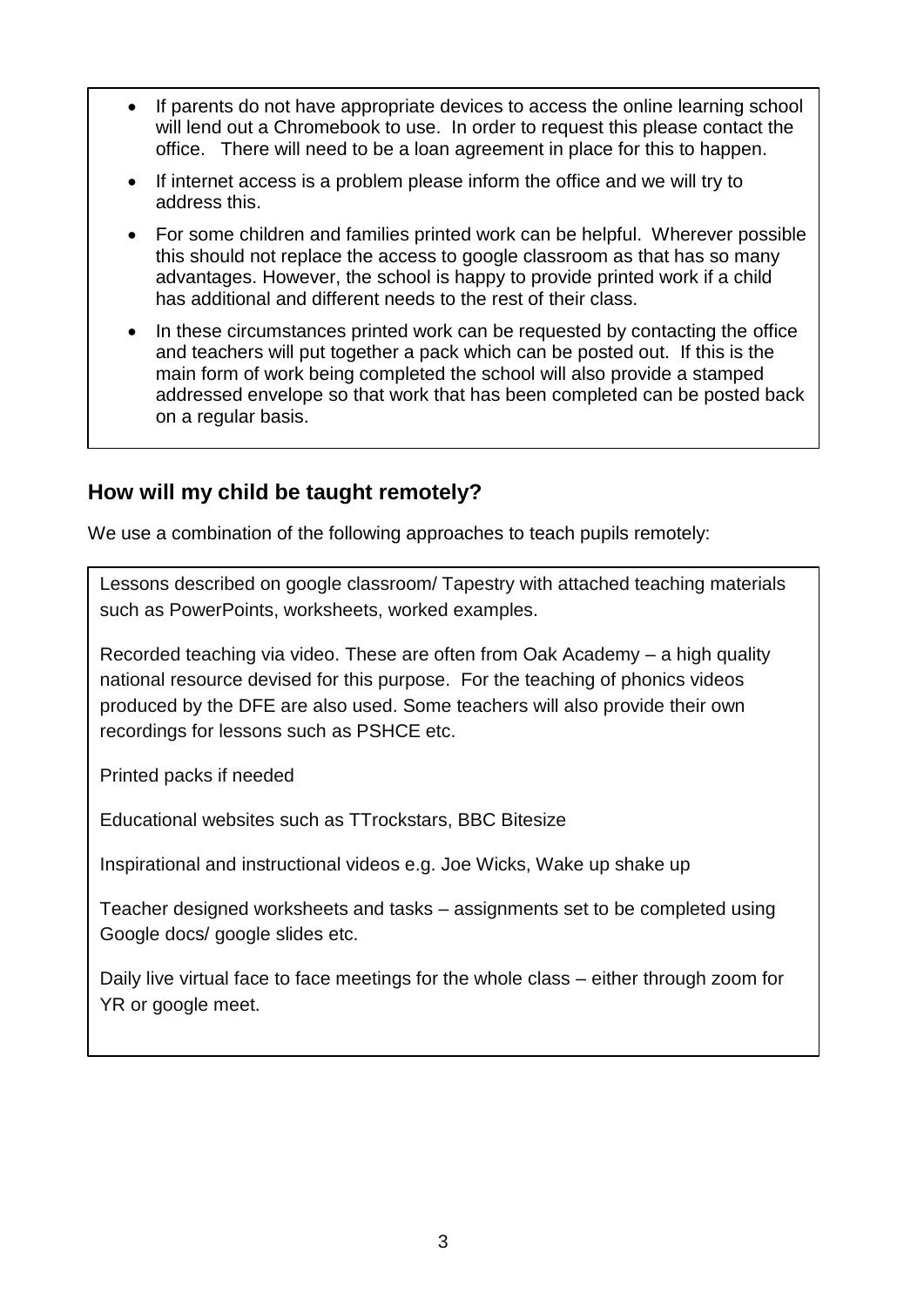# **Engagement and feedback**

#### **What are your expectations for my child's engagement and the support that we as parents and carers should provide at home?**

It is important that pupils see this time as school at home, not there is no school today – keep reinforcing this message.

• Children's mental health and wellbeing is much better if they are productive with their time. Routine and high expectations are key to this.

Set aside a space that is for working and that you expect your child to start their work at a particular time each morning.

• Sessions of work should be timed with breaks built in, start with a maximum of about half an hour at a time for KS2, less for younger children. Perhaps write a timetable for each day with your child.

We check the stream on google classroom frequently. If there is anything your child needs help with please let us know using this facility or through email and we will try to help.

If your child is not engaging for some reason, have a break and then try something different. Although the learning on the google classroom is the best it is by no means the only useful learning that can be done. Use the list of resources on the website, watch a BBC lesson, hear your child read, do a mindfulness activity, practise spellings or handwriting. All of these will help your child develop their skills.

Please make school aware of any problems you are having.

#### **How will you check whether my child is engaging with their work and how will I be informed if there are concerns?**

- Teachers check each piece of work on a daily basis and give individual feedback through google classroom or Tapestry.
- Staff also monitor the use of google classroom and the attendance at google meets/zoom meets.
- If children need help we will give advice as part of the feedback or via google classroom.
- Alongside this, staff phone families on a weekly basis. If we have concerns about your child's engagement or their work we will discuss this in these phone calls.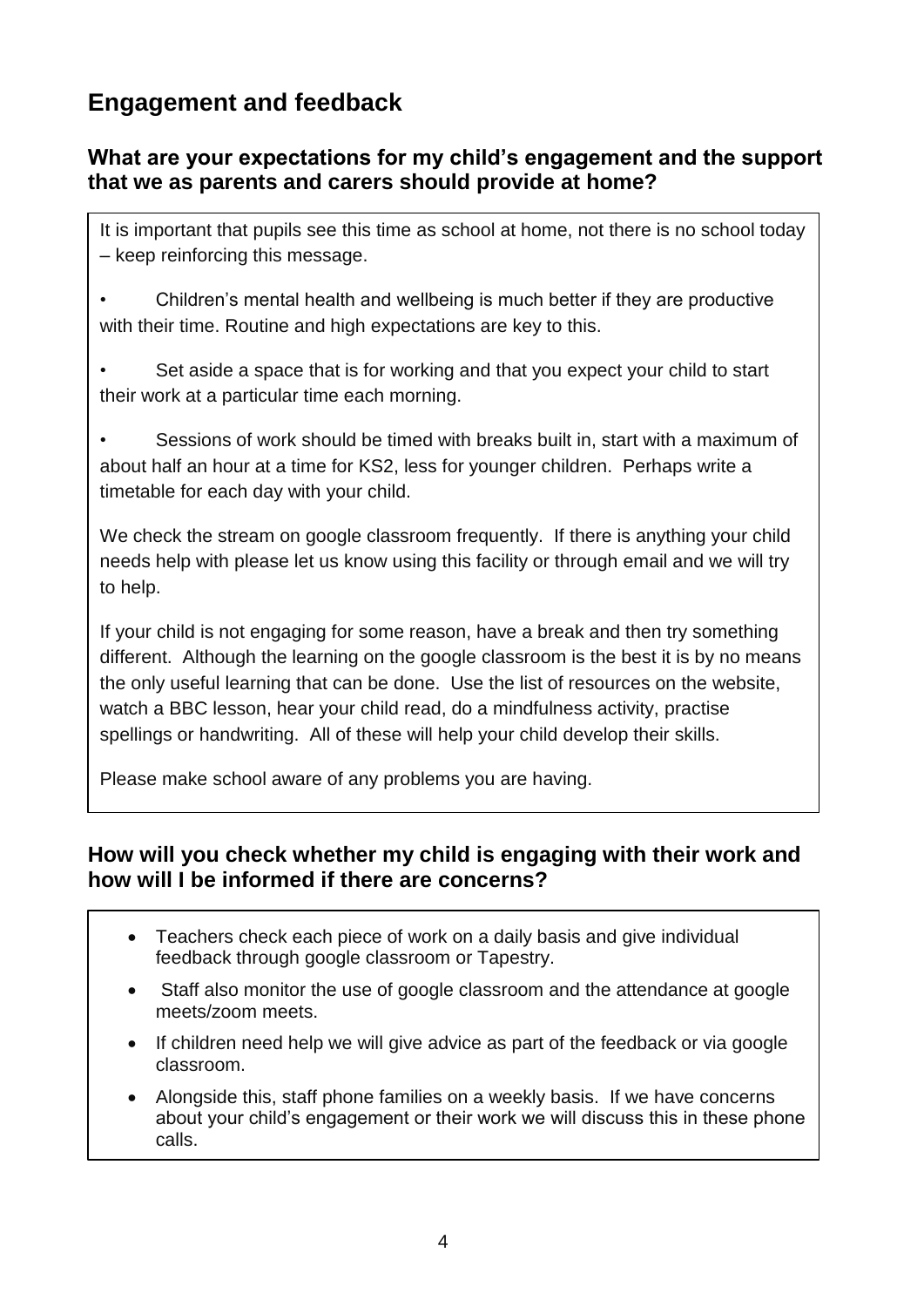#### **How will you assess my child's work and progress?**

- Pupils will routinely receive comments on all the work they share with their teacher. If next steps feedback is needed or advice as to how to be more successful this will be part of the comment.
- Some pieces of work will be marked more closely than others but all will be reviewed by staff.
- Progress will be monitored through work that increases in demand and through test type questions, quizzes and extended learning.
- **Work that is set is designed to be at the correct level for your child. If they are not able to complete is successfully please let the school know as this informs our assessment.**

### **Additional support for pupils with particular needs**

#### **How will you work with me to help my child who needs additional support from adults at home to access remote education?**

We recognise that some pupils, for example some pupils with special educational needs and disabilities (SEND) may not be able to access remote education without support from adults at home. We acknowledge the difficulties this may place on families, and we will work with parents and carers to support those pupils in the following ways:

Differentiated work is set to meet the needs of different pupils

Video explanations are provided to help those who struggle with the written word

Some personalised provision such as 1:1 zoom calls with staff takes place

Alternative printed work given out where concentration issues arise.

Younger children are given models of completed work to help them.

### **Remote education for self-isolating pupils**

Where individual pupils need to self-isolate but the majority of their peer group remains in school, how remote education is provided will likely differ from the approach for whole groups. This is due to the challenges of teaching pupils both at home and in school.